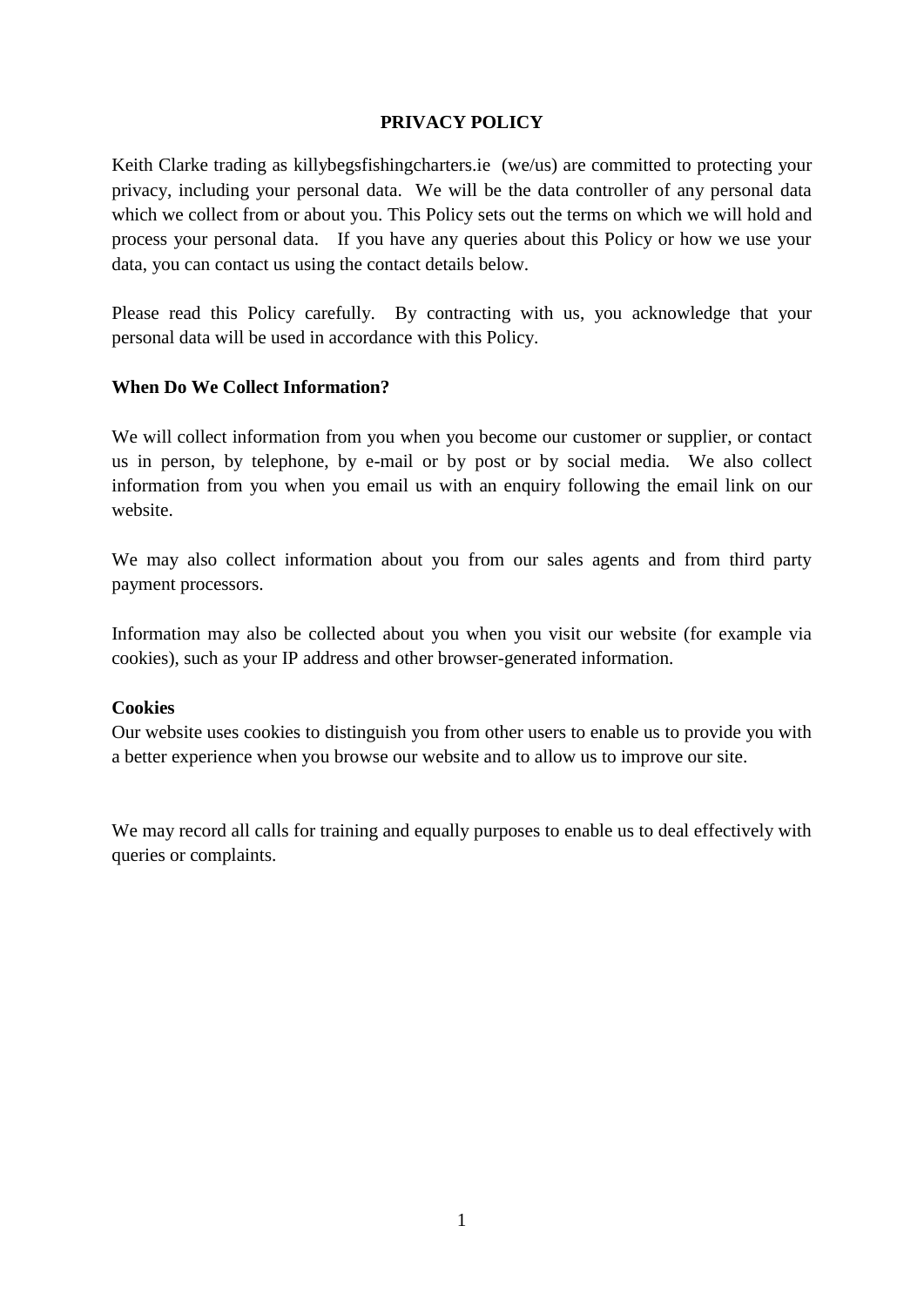# **What Information Will We Collect?**

We may collect the following information:-

- Your personal contact details including name, telephone, postal & email address
- Details of any goods or services you sell to us, or ask us to supply

## **How We Will Use Your Information**

We use information held about you in the following ways:-

- to comply with our contractual obligations to you;
- to help protect your information and prevent unauthorised access to it;
- to deal with any queries, complaints or problems reported by you;
- for payment verification, debt tracing and debt recovery;
- to enable you to participate in any interactive features of our website and to ensure that content from our website is presented in the most effective manner for you and your computer/device;
- to generate statistics relating to use of our website;
- if required to do so by law and to the extent necessary for the proper operation of our systems, to protect us/our customers, or to enforce the terms of any contract that we have entered into with you;
- to notify you of changes to our terms of business;

Our use of your personal data will be for one or more of the legitimate interests described above. We will not process your personal data for marketing purposes unless you give us your permission to contact you for such purposes.

### **Disclosure of Your Information**

We may disclose your information:-

- to our IT providers and others who provide us with support services (such as shipping and delivery contractors) so that we can comply with our contractual obligations to you;
- to our appointed accountants, lawyers and other professional advisers (including our bankers), to the extent that they require access to the information in order to advise us;
- to credit reference agencies and other organisations to allow us to undertake the checks set out below;
- to debt collection agencies or to the Court;
- if required to do so by any legal requirement;
- to law enforcement agencies and others in order to investigate or prevent fraud or activities believed to be illegal or otherwise in breach of applicable laws;
- to Revenue Commissioners if obliged to do so by law, who may pass this on to tax authorities in other jurisdictions; or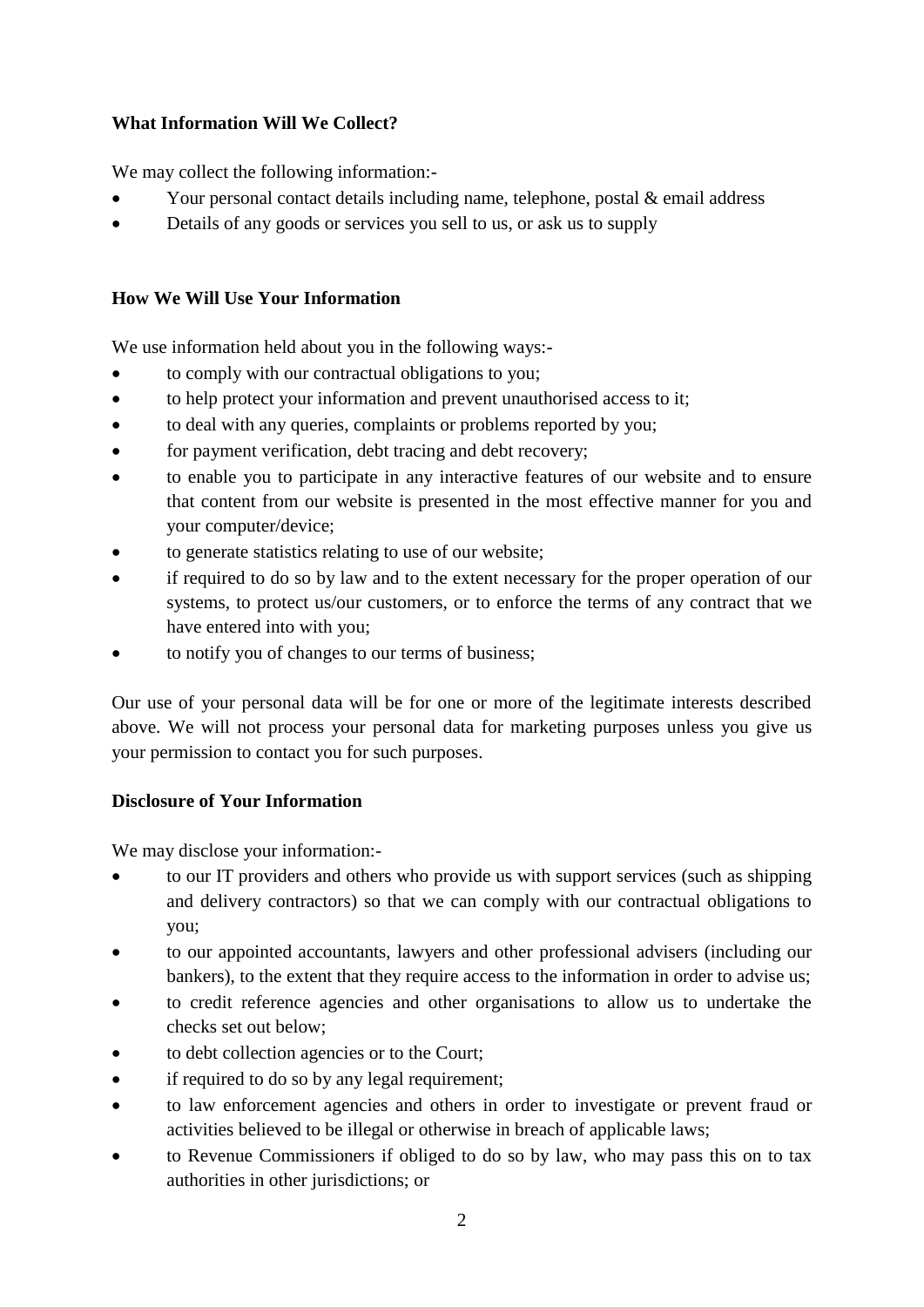if we or substantially all of our assets are acquired by a third party, in which case personal data held by us about our customers and suppliers may be one of the transferred assets.

We will not disclose your information to third parties other than as outlined above.

The website may contain links to third party payment websites. If you follow a link to any such website the use of such website will be subject to the terms of that website's privacy policy. Please check the terms of the third party website's privacy policy before submitting any personal data to such website. We do not accept responsibility or liability for your use of such third party websites.

### **Credit and Identity Checks**

We may provide information to financial and other organisations involved in fraud prevention to protect ourselves and our customers from theft and/or fraud. If false or inaccurate information is provided and fraud is identified or reasonably suspected, details may be passed to fraud prevention agencies who will record this. This information may also be accessed by law enforcement agencies. This information may be used by us to prevent fraud and money laundering, for example, when processing applications for credit, managing credit or for debt recovery.

### **Storage of Your Personal Data**

We will only keep your personal data for as long as we need to in order to fulfil the purpose(s) for which it was collected, as set out above in this Policy, and for as long as we are required to keep it by law.

We retain personal data collected in connection with the performance of our contractual obligations to you and the information provided to us for identity checks and anti-money laundering checks for 7 years after performance of our contract with you. You may require us to delete personal data once that period has expired unless we are required to retain that personal data for a longer period by law.

We take appropriate security measures (including physical, electronic and procedural measures) to help safeguard your personal information from unauthorised access and disclosure.

We may transfer, or allow access to, your information internationally including to countries outside the European Economic Area (EEA) when performing our contractual obligations to you. We will ensure that your personal data is adequately protected when it is transferred outside the EEA in accordance with applicable data protection laws. You can update your personal data by contacting us.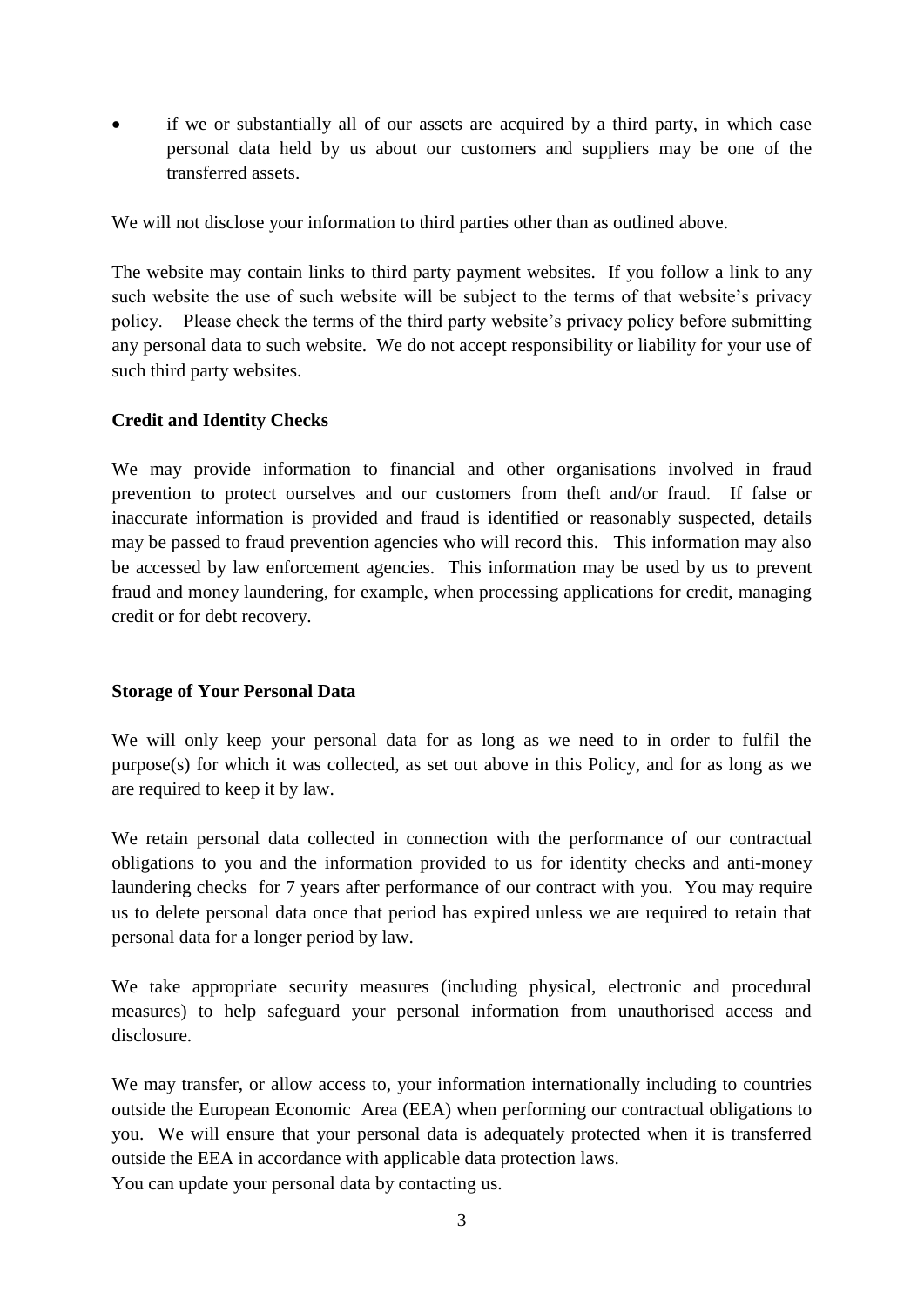# **Your Rights**

You have the following rights which can be exercised by contacting us using the details provided below:-

The right:

- to access personal information held about you and to obtain a copy of it
- to prevent any processing of personal data that is causing or is likely to cause unwarranted and substantial damage or distress to you or another individual;
- to obtain the rectification or completion of personal data which are inaccurate or incomplete;
- to restrict or object to the processing of your personal data and to request its erasure under certain circumstances;
- in certain circumstances, to receive a copy of your personal data in a structured, commonly-used and machine readable format and the right to require us to transmit that data to another data controller where technically feasible;
- to be informed about any use of your personal data to make automated decisions about you, and to obtain meaningful information about the logic involved, as well as the significance and the envisaged consequences of this processing;
- to lodge a complaint about the way in which your personal data is being used; and
- to withdraw your consent to any use by us of your personal data otherwise than for one of the legitimate purposes set out above.

### **Changes to Our Privacy Policy**

We reserve the right to amend this Policy at any time. Any substantive changes we make to our Policy in the future will be notified to you in writing, but we would advise you to check our website regularly to ensure that you are familiar with the most up-to-date version.

### **Contacting Us**

If you have any queries, comments or requests regarding this Policy or would like to exercise any of your rights set out above, you can contact us at:-

| Email:     | info@killybegsfishingcharters.ie |
|------------|----------------------------------|
| Post:      | Keith Clarke                     |
|            | Moneygold,                       |
|            | Grange, Co Sligo                 |
| Telephone: | 00353(0)872540190                |